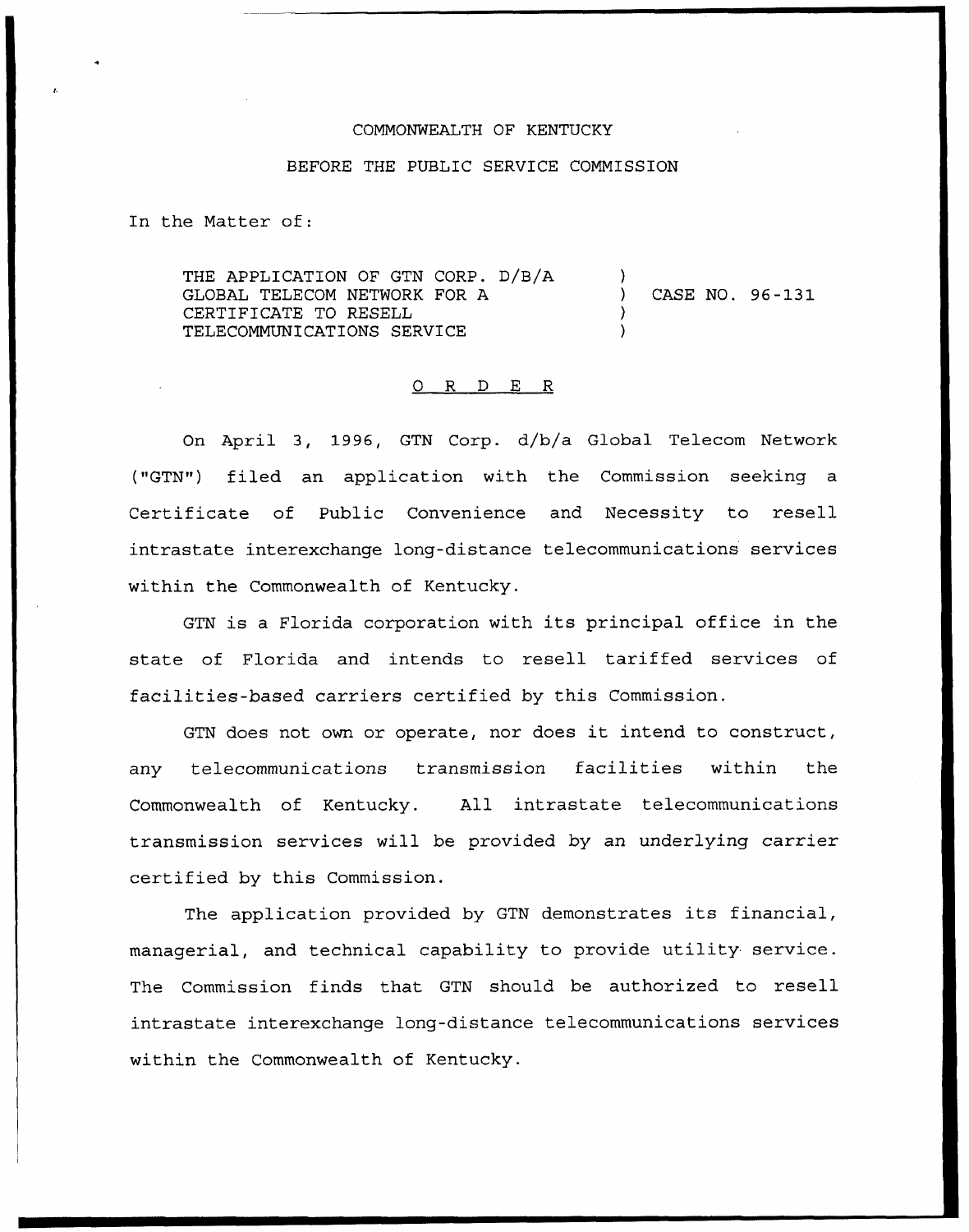GTN filed its proposed tariff on April 3, 1996. The Commission finds that the rates proposed by GTN should be approved as the fair, just, and reasonable rates to be charged.

In Administrative Case No.  $306<sup>1</sup>$  the Commission stated the importance of eliminating possible customer confusion arising from the name of the billing service, rather than the name of the provider of telecommunications services, appearing on the bill. Accordingly, GTN should ensure that its name appears prominently on all bills issued to customers for services rendered.

The Commission, having considered the evidence of record and being otherwise sufficiently advised, HEREBY ORDERS that:

1. GTN be and it hereby is granted authority to resell intrastate interexchange long-distance telecommunications services within the Commonwealth of Kentucky on and after the date of this Order.

2. GTN shall ensure that its name appears prominently on all bills issued to customers for services rendered.

3. GTN's authority to provide service is strictly limited to those services described in this Order and GTN's application.

4. IntraLATA services shall be provided in accordance with the restrictions and conditions of service contained in Administrative Case No. 323.<sup>2</sup>

 $-2-$ 

 $\mathbf{1}$ Administrative Case No. 306, Detariffing Billing and Collection Services, Order Dated April 30, 1990.

Administrative Case No. 323, An Inquiry Into IntraLATA Toll  $\overline{a}$ Competition, An Appropriate Compensation Scheme for Completion<br>of IntraLATA Calls by Interexchange Carriers, and WATS of IntraLATA Calls by Interexchange Carriers, Jurisdictionality.